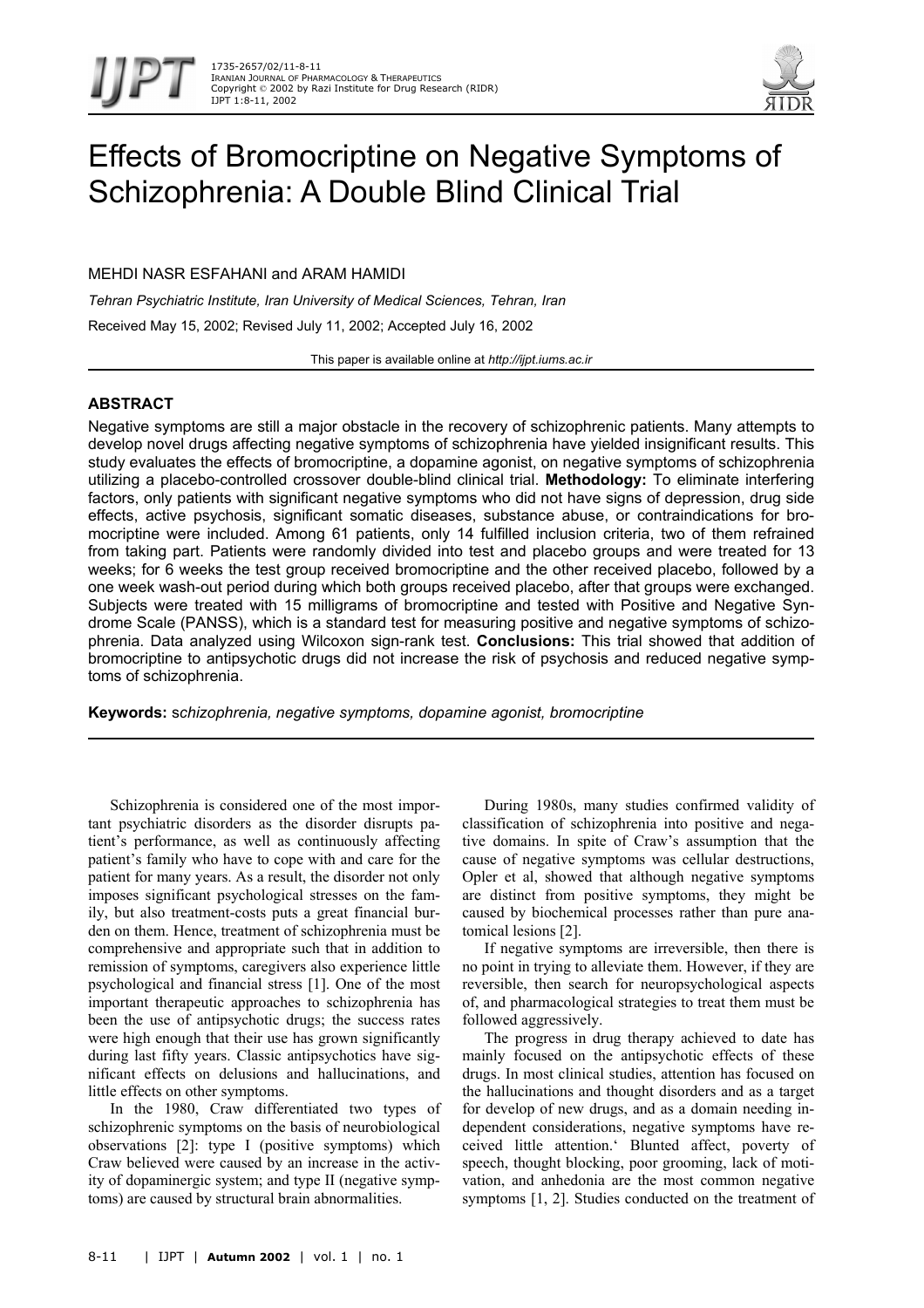## **Effects of Bromocriptine on Schizophrenia** ijpt.iums.ac.ir | **9**

negative symptoms have mainly added the drug of interest to the neuroleptic regimen; most of them were open and uncontrolled.

One possible therapeutic approach is the use of dopamine agonists. The rationale for this approach is the assumption that dopamine activities are reduced in mesocortical tracts [4]. Dopamine agonists, dopamine re-uptake inhibitors, and dopamine precursors were used for this purpose.

Trials in this area were productive. But most of them were case-studies and few of them were adequately controlled [2, 5]. This study with a double-blind design, and controlling many possible confounding variables, evaluates the effects of bromocriptine, a dopamine agonist, on negative symptoms and compares them with those of placebo.

## **METHODOLOGY**

The present study employs a double-blind clinical intervention design, using placebo, as well as crossing over patients between experimental and control groups.

All of the participants were chosen from a pool of patients at the follow-up unit of Shahid Esmaili psychiatric center. In this unit, schizophrenic patients were treated with depot antipsychotics for several years. A rigid inclusion criteria were adopted to minimize possible confounding variables:

- 1. Prominent negative symptoms, judged by ratings higher than 61 obtained from Negative subscale of PANSS (Positive and Negative Syndrome Scale).
- 2. Absence of frank depression, judged by clinical interview and ratings lower than 65 on Depression subscale of PANSS.
- 3. Absence of neuroleptic side effects on the basis of clinical evaluation.
- 4. Absence of active psychosis, i.e. hallucinations and delusions with significant behavioral effects, as reflected by ratings of 65 or lower on Positive subscale of PANSS.
- 5. Absence of debilitating physical illness, determined by past medical records and history taken from patients' families, which might resemble the negative symptoms of schizophrenia (e.g. Parkinson's disease).
- 6. Absence of a history of substance abuse one month prior to the study (except for nicotine and caffeine).
- 7. Treatment with stable antipsychotic regimen equivalent to 200 to 1000 milligrams per day of chlorpromazine during six months prior to the study, and a stable dose of anticholinergic drugs equivalent to 4 to 8 milligrams per day of trihexyphenidyl.
- 8. No treatment with antidepressants (i.e. tricyclics, monoamine oxides inhibitors, serotonin specific reuptake inhibitors), antihypertensive drugs (coadministration with bromocriptine is contraindicated), lithium, and ergot alkaloid drugs at the time of study.

9. Absence of documented history of diseases in which bromocriptine must be used with caution; *i.e.* liver disease, ischemic heart disease, or heart failure.

According to the above-mentioned criteria, only 14 patients out of 60 qualified for the study and two refrained from taking part. Average age of volunteers was 39.9 years, which were randomly divided into two groups of 6 volunteers. Groups were randomly divided to controls and tests. Preparations used were bromocriptine and its placebo formulated by its producer in Iran (Pars Minoo Industries). Bromocriptine was administered at 5 mg three times a day (morning, noon and evening) after food. Evaluation was performed using PANSS test and its structured clinical interview, SCL-PANSS, which were developed by Kay et al. Various studies have confirmed the reliability of this test [6, 7, 8].

PANSS test is a 33 item tool, which covers 5 major scales, namely, Positive, negative, composite, general and complementary psychopathology and a minor scale, risk of hostility, which are independently scored.

Informed consent was obtained from relatives of each subject and treatment was started randomly with bromocriptine or placebo. The study was conducted in two 6-week stages with a one-week period in between. During the first six weeks, group I received placebo while group 2 received bromocriptine. For one week (wash out period) both groups received placebo and then groups were exchanged for another 6 weeks.

During the study, subjects were examined by a psychiatrist and a psychologist to assess the possible presence of drug side effects (beginning and end of  $3<sup>rd</sup>$ ,  $6<sup>th</sup>$ ,  $7<sup>th</sup>$ ,  $10<sup>th</sup>$  and  $13<sup>th</sup>$  week). Before the beginning of the study, the families of the subjects were provided with a leaflet including information on the drug and its administration. PANSS test was performed at the beginning and end of each 6 weeks period.

Information regarding status of each subject was obtained from a single person in charge of looking after the patient during the study. All subjects continued their antipsychotic and anticholinergic medications as prior to the study.

Obtained data were compared as T scores (standard scores obtained from PANSS test) and were analyzed using two different approaches. In first approach, scores of the test and placebo groups were compared in the first and second 6-week stages (a comparison of drug and placebo). In the second approach, in order to increase the sample size, averages of the scores of each group, only when given drug not placebo, were compared with the scores of the same group before starting of study. In this approach, the placebo scores were not calculated.

Statistical analysis was performed using SPSS software and due to the small number of samples, Wilcoxon's non parametric sign-rank test was utilized. In Wilcoxon's method, the 'ranks' not 'means' are compared thus standard deviation is not calculated and not stated in the study.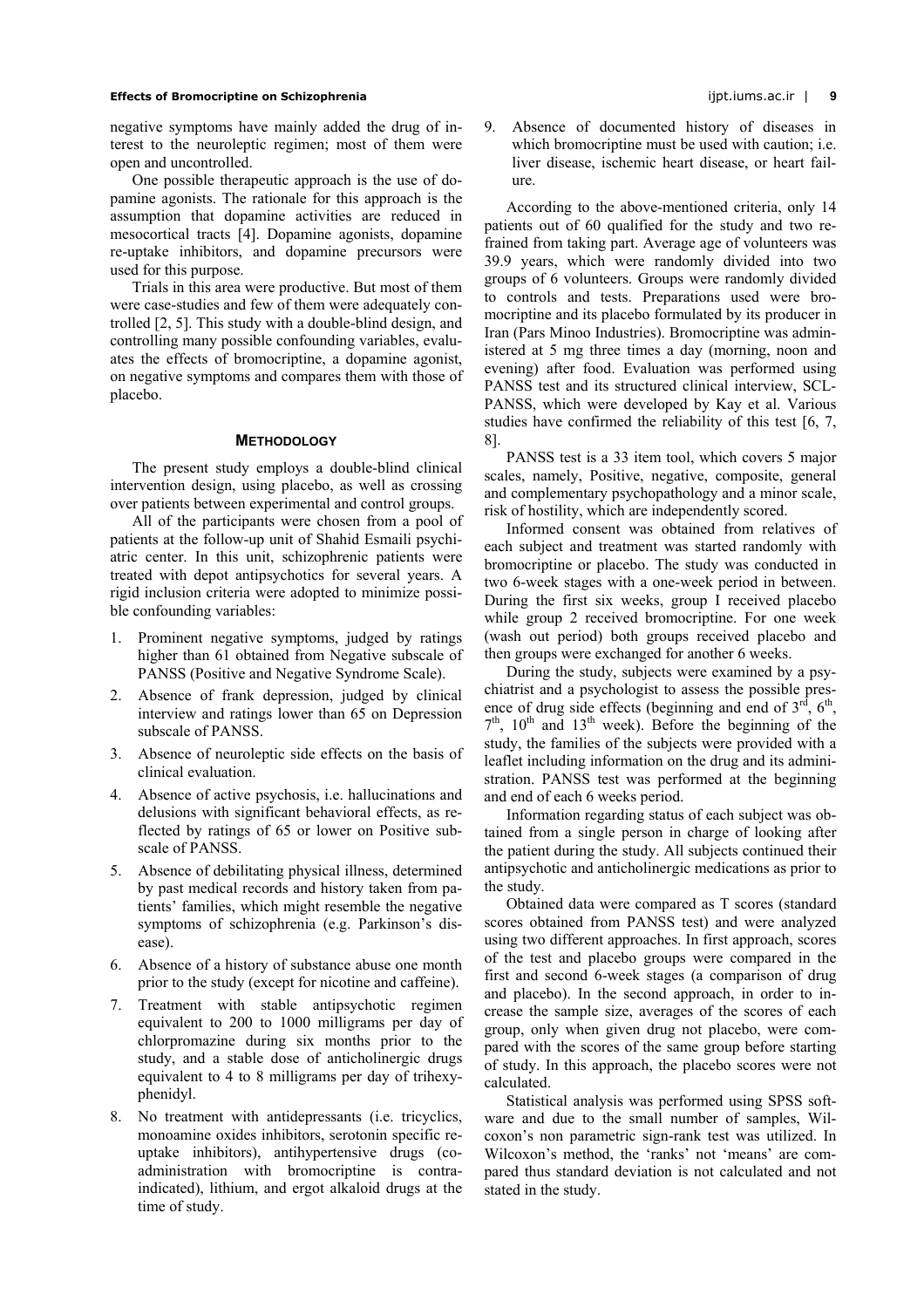#### **RESULTS**

Twelve patients participated in the study; 9 men and 3 women with an average age of 39.9 years (25-55 years). All patients were unemployed, 2 married, 1 divorced and 9 single. Mean duration of disorder was 17.9 years (8-33 years). Patients were averagely hospitalized 3.9 times (1-10 times) while none of them were hospitalized one year prior to the study. Eleven patients were receiving fluphenazine decanoate and one received chlorpromazine. All patients were taking oral antipsychotic preparations such as chlorpromazine, perphenazine and thiothixene. Average daily antipsychotic (oral and parenteral) dose was 683 mg (200-1000 mg/day) in addition to 4-6mg trihexyphenidyl or biperidine. 4 subjects took diazepam 10mg/day. 1 patient was excluded from the study at the end of the second week due to the occurrence of drug side effects.

| <b>Table 1.</b> Average I score of PANSS test prior to study. |  |  |
|---------------------------------------------------------------|--|--|
|---------------------------------------------------------------|--|--|

<span id="page-2-0"></span>

| Parameter      | <b>Group 1</b> | Group 2 | <b>Significant</b> |  |
|----------------|----------------|---------|--------------------|--|
| Negative scale | 71.3           | 66.5    | NS*                |  |
| Positive scale | 48.3           | 47.5    | NS                 |  |
| Combined scale | 343            | 36.8    | NS                 |  |

\* Non Significant.

[Table 1](#page-2-0) shows average positive, negative and combined T scores of PANSS test: the two groups showed no difference prior to beginning of the study indicating true random distribution.

[Table 2](#page-2-1) shows data obtained from comparison of positive and negative scores as well as comparison of data before and after the study. No significant difference was detected in negative scale scores before and after treatment. In the second approach, in which both groups were considered as one group and their data compared before and after the study, a significant difference was noted. Positive scale showed significant differences in neither approach while combined scale depicted significant difference between the two groups in the second 6 week stage as well as compared to pre-study data using the second approach.

#### **DISCUSSION**

Data obtained point out a significant difference between the two groups in the second approach of comparison ( $p = 0.02$ ). It is noteworthy to mention that placebo shows some level of therapeutic effect and on the other hand, patients in the second group had not taken their medications adequately as indicated by the number of returned medications. It appears that the abovementioned points and the small number of subjects explain the ineffectiveness of therapy in the  $1<sup>st</sup>$  comparison approach. However, by increasing the sample number in the second comparison approach, the difference became significant. Results of this study are compatible with those published by Davis et al., Angrist et al., Von Knorring and Boronow using oral or parenteral amphetamine [2, 4, 5]. In a study conducted by Gattaz et al., using bromocriptine and placebo (2-3 mg/day) for three weeks utilizing Brief Psychiatric Rating Scale (BPRS) no significant difference was observed regardless of some improvements in the status of the patients.

The insignificance of results may be due to the insufficient dose of bromocriptine or short treatment course. Levi-Minzi showed considerable improvement in the negative symptoms by administration of higher bromocriptine doses (10-20 mg/day), which was persistent in long term as well [9, 10].

It is also shown in this study that bromocriptine does not affect positive symptoms. In other words, bromocriptine does not exacerbate psychosis. This is in accordance with results published by Perovich et al. and Levi-Minz et al. [10, 11].

Data in composite subscale of PANSS are rather interesting. The difference between the means of 'T' scores in combined scale was significant in the second 6-week stage and in total comparison. It can be inferred that combined scale is a more sensitive tool since it is compiled from two sets of data. On the other hand, according to our data, positive scales were non significant in both approaches meaning that decreased combined score is due to lower negative scale scores not increased positive scores.

From this study and similar research, it is assumed that addition of a precursor or dopamine agonist to a neuroleptic drug regimen not only does not increase the risk of worsening psychosis but also decreases the negative syndromes in some patients.

Despite suggestions made by Meltzer, recommending administration of dopamine agonists parallel to antipsychotic agents, it is believed that further controlled studies are needed to assess the long-term effects and possible side effects of these agents.

## **REFERENCES**

- 1. Kaplan HI, Sadock BJ. Comprehensive Textbook of Psychiatry. 6th ed. Baltimore: Williams & Wilkins; 1995. p. 889.
- 2. Opler LA, Albert D, Ramirez PM. Psychopharmacologic treatment of negative schizophrenic symptoms. *Compr Psychiatry* 1994;**35:**16-28.
- Carpenter JR. The treatment of negative symptoms: pharmacological and methodological issues. *Br J Psychiatry Suppl* 1996;**168:**17-22.
- 4. Davis KL, Kahn RS, Ko G, et al. Dopamine in schizophrenia: a review and reconceptualization. *Am J Psychiatry* 1991;**148:**1474-81.
- 5. Lindenmayer JP. New pharmacotherapeutic modalities for negative symptoms in psychosis. *Acta Psychiatr Scand Suppl*

<span id="page-2-1"></span>**Table 2.** Companion of average I scores of PANNS test between the two groups during the 1<sup>st</sup> and 2<sup>nd</sup> six-weeks (1<sup>st</sup> approach) and between all patients before and after treatment with bromocriptine ( $2<sup>nd</sup>$  approach). M<sub>1</sub>: average score of group 1. M<sub>2</sub>: average score of group 2. M<sub>p</sub>: average score of all subject prior to study. M<sub>t</sub>: average score of all subjects during treatment C<sub>t</sub>: all patients before and after treatment.

|                | . .<br>$1st$ six-weeks |                |        | $2nd$ six-weeks |                |      |            |            |      |
|----------------|------------------------|----------------|--------|-----------------|----------------|------|------------|------------|------|
|                | $M_1$                  | M <sub>2</sub> |        | $M_1$           | M <sub>2</sub> |      | $M_{n}$    | $M_t$      |      |
|                | $(n = 6)$              | $(n = 6)$      |        | $(n = 6)$       | $(n = 5)$      |      | $(n = 12)$ | $(n = 11)$ |      |
| Negative scale | 58.3                   | 65.0           | $NS^*$ | 50.2            | 59.2           | NS   | 66.8       | 58.3       | 0.02 |
| Positive scale | 44.9                   | 47.7           | NS     | 50.0            | 45.3           | NS   | 47.9       | 48.7       | NS   |
| Combined scale | 39.3                   | 38.5           | NS     | 50.2            | 38.0           | 0.01 | 35.6       | 43.8       | 0.02 |

\* Non Significant.